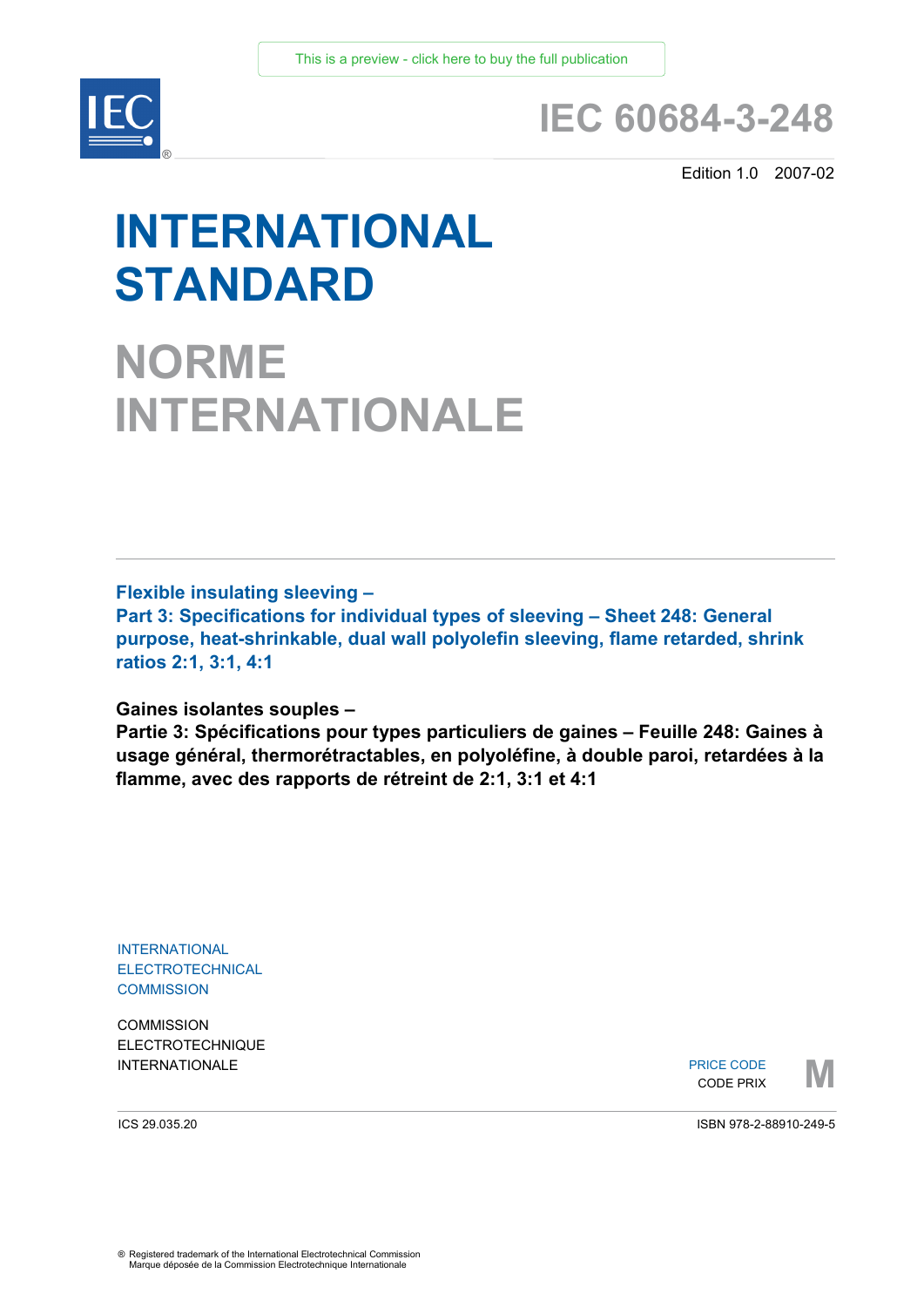$-2-$ 

60684-3-248 © IEC:2007

### CONTENTS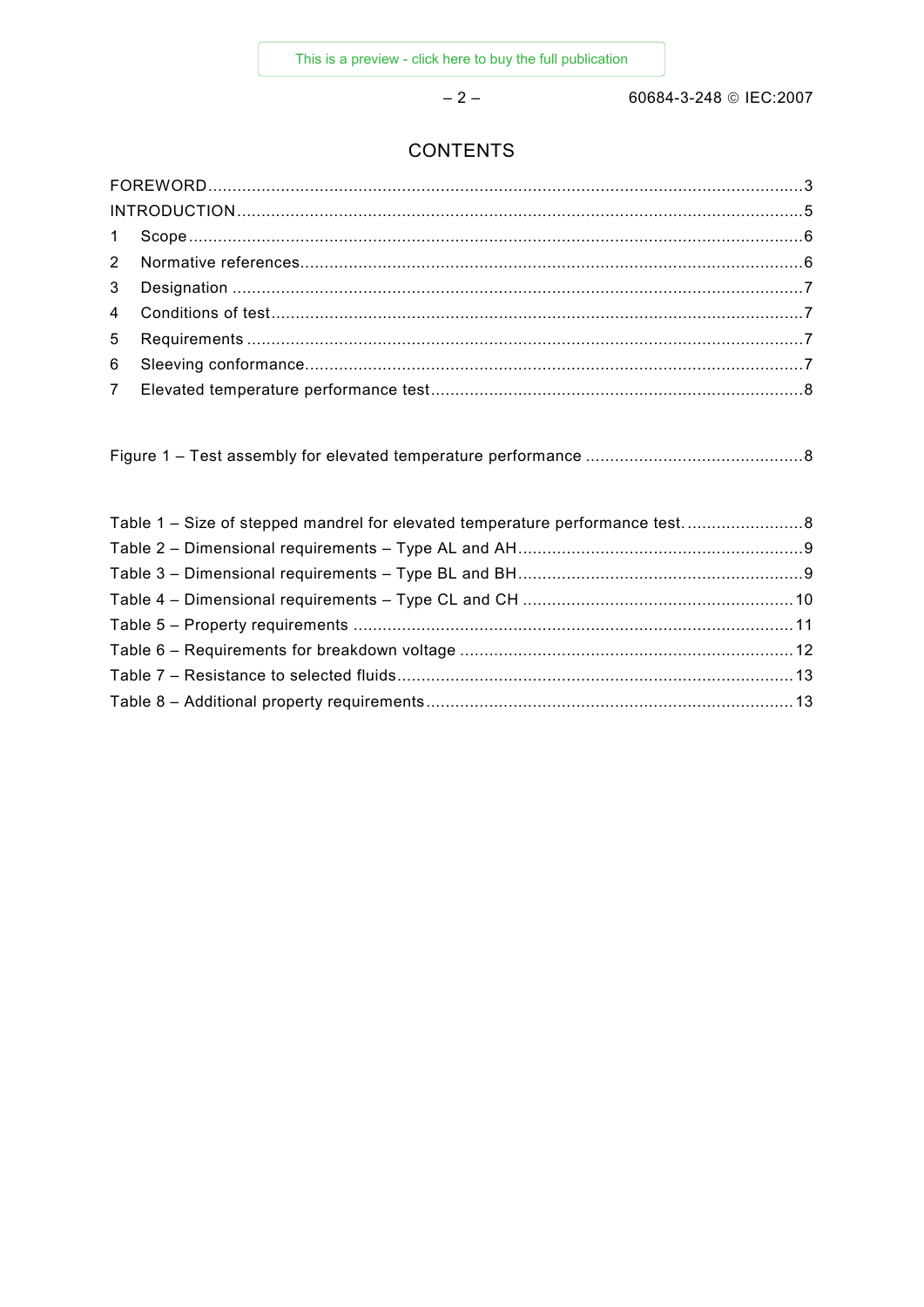<span id="page-2-0"></span> $60684 - 3 - 248$  © IFC: 2007 – 3 –

#### INTERNATIONAL ELECTROTECHNICAL COMMISSION  $\frac{1}{2}$

#### **FLEXIBLE INSULATING SLEEVING –**

#### **Part 3: Specifications for individual types of sleeving – Sheet 248: General purpose, heat-shrinkable, dual wall polyolefin sleeving, flame retarded, shrink ratios 2:1, 3:1, 4:1**

#### FOREWORD

- 1) The International Electrotechnical Commission (IEC) is a worldwide organization for standardization comprising all national electrotechnical committees (IEC National Committees). The object of IEC is to promote international co-operation on all questions concerning standardization in the electrical and electronic fields. To this end and in addition to other activities, IEC publishes International Standards, Technical Specifications, Technical Reports, Publicly Available Specifications (PAS) and Guides (hereafter referred to as "IEC Publication(s)"). Their preparation is entrusted to technical committees; any IEC National Committee interested in the subject dealt with may participate in this preparatory work. International, governmental and nongovernmental organizations liaising with the IEC also participate in this preparation. IEC collaborates closely with the International Organization for Standardization (ISO) in accordance with conditions determined by agreement between the two organizations.
- 2) The formal decisions or agreements of IEC on technical matters express, as nearly as possible, an international consensus of opinion on the relevant subjects since each technical committee has representation from all interested IEC National Committees.
- 3) IEC Publications have the form of recommendations for international use and are accepted by IEC National Committees in that sense. While all reasonable efforts are made to ensure that the technical content of IEC Publications is accurate, IEC cannot be held responsible for the way in which they are used or for any misinterpretation by any end user.
- 4) In order to promote international uniformity, IEC National Committees undertake to apply IEC Publications transparently to the maximum extent possible in their national and regional publications. Any divergence between any IEC Publication and the corresponding national or regional publication shall be clearly indicated in the latter.
- 5) IEC provides no marking procedure to indicate its approval and cannot be rendered responsible for any equipment declared to be in conformity with an IEC Publication.
- 6) All users should ensure that they have the latest edition of this publication.
- 7) No liability shall attach to IEC or its directors, employees, servants or agents including individual experts and members of its technical committees and IEC National Committees for any personal injury, property damage or other damage of any nature whatsoever, whether direct or indirect, or for costs (including legal fees) and expenses arising out of the publication, use of, or reliance upon, this IEC Publication or any other IEC Publications.
- 8) Attention is drawn to the Normative references cited in this publication. Use of the referenced publications is indispensable for the correct application of this publication.
- 9) Attention is drawn to the possibility that some of the elements of this IEC Publication may be the subject of patent rights. IEC shall not be held responsible for identifying any or all such patent rights.

International Standard IEC 60684-3-248 has been prepared by IEC technical committee 15: Solid electrical insulating materials.

This bilingual version, published in 2009-06, corresponds to the English version.

The text of this standard is based on the following documents:

| <b>FDIS</b> | Report on voting |
|-------------|------------------|
| 15/359/FDIS | 15/372/RVD       |

Full information on the voting for the approval of this standard can be found in the report on voting indicated in the above table.

The French version of this standard has not been voted upon.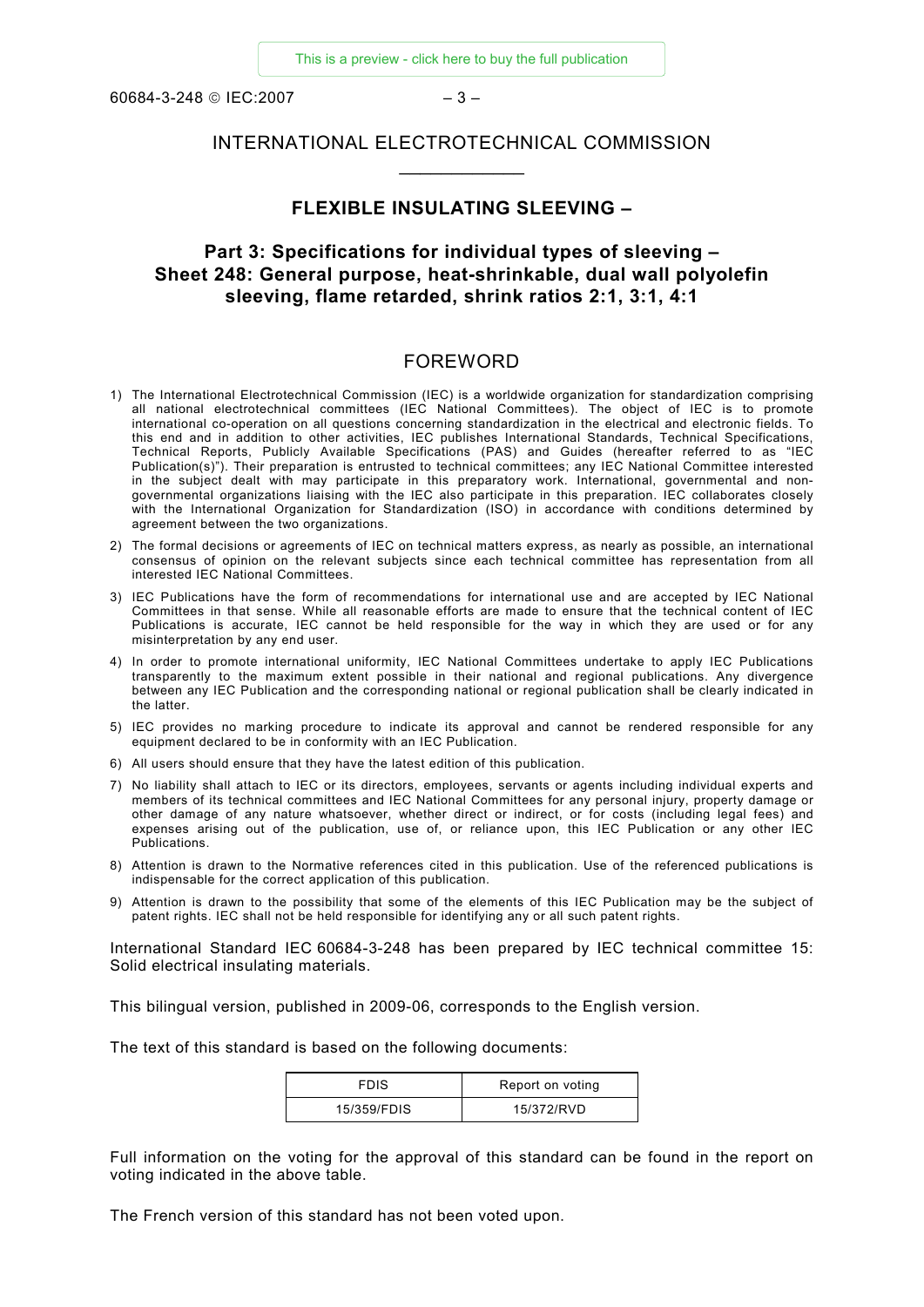– 4 – 60684-3-248 © IEC:2007

This publication has been drafted in accordance with the ISO/IEC Directives, Part 2.

A list of all parts of the IEC 60684 series, published under the general title *Flexible insulating sleeving,* can be found on the IEC website.

The committee has decided that the contents of this publication will remain unchanged until the maintenance result date indicated on the IEC web site under "http://webstore.iec.ch" in the data related to the specific publication. At this date, the publication will be

- reconfirmed,
- withdrawn,
- replaced by a revised edition, or
- amended.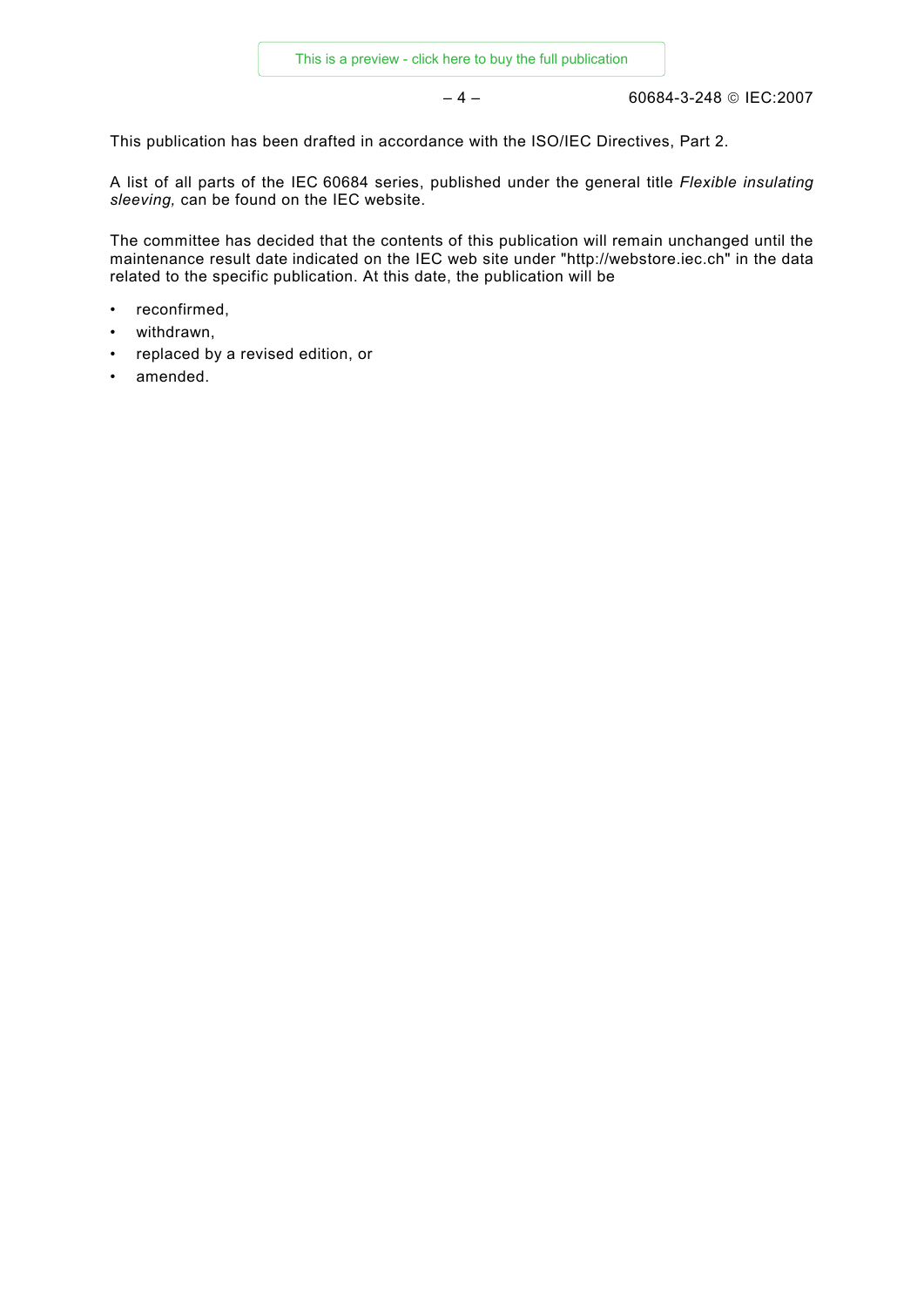<span id="page-4-0"></span>60684-3-248 © IEC:2007 – 5 –

#### INTRODUCTION

This international Standard is one of a series which deals with flexible insulating sleeving for electrical purposes.

The series consists of three parts:

Part 1: Definitions and general requirements ( IEC 60684-1)

Part 2: Methods of test ( IEC 60684-2 )

Part 3: Specifications for individual types of sleeving ( IEC 60684-3 )

This standard comprises one of the sheets of Part 3 as follows:

Sheet 248: General purpose, heat-shrinkable, dual wall polyolefin sleeving, flame retarded, shrink ratios 2:1, 3:1, 4:1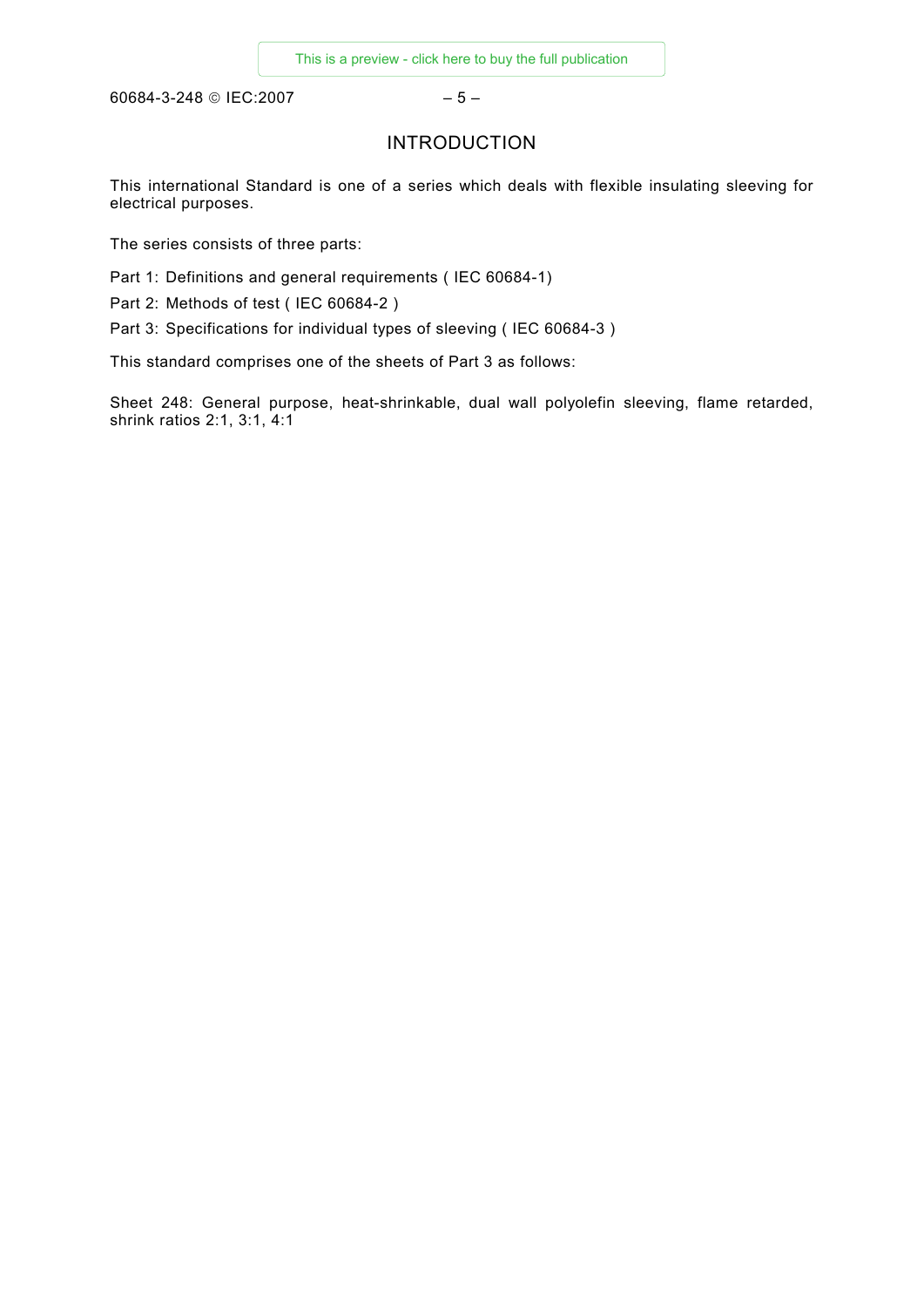#### **FLEXIBLE INSULATING SLEEVING –**

#### <span id="page-5-0"></span>**Part 3: Specifications for individual types of sleeving – Sheet 248: General purpose, heat-shrinkable, dual wall polyolefin sleeving, flame retarded, shrink ratios 2:1, 3:1, 4:1**

#### **1 Scope**

This part of IEC 60684 gives the requirements for six types of general purpose, heat shrinkable dual wall polyolefin sleevings, flame retarded with nominal shrink ratios of 2:1, 3:1 or 4:1 and available in low and high temperature adhesive inner walls.

The low temperature adhesive sleeving has been found suitable for temperatures up to 105 °C and the high temperature adhesive sleeving has been found suitable for temperatures up to 125 °C.

− Type AL:

2:1 shrink ratio, internal diameter up to 51 mm, low temperature adhesive inner wall.

- − Type AH: 2:1 shrink ratio, internal diameter up to 51 mm, high temperature adhesive inner wall.
- − Type BL: 3:1 shrink ratio, internal diameter up to 40 mm, low temperature adhesive inner wall.
- − Type BH: 3:1 shrink ratio, internal diameter up to 40 mm, high temperature adhesive inner wall.
- − Type CL: 4:1 shrink ratio, internal diameter up to 52 mm, low temperature adhesive inner wall.
- − Type CH:
	- 4:1 shrink ratio, internal diameter up to 52 mm, high temperature adhesive inner wall.

The sleeving consists of an outer layer being of a flexible cross-linked polyolefin. The inner wall consists of a hot melt adhesive that flows and fuses during the shrinking process to provide a bond.

These sleevings are normally supplied in colour black.

Sizes or colours other than those listed in this standard may be available as custom items. These items are considered to comply with this standard if they comply with the property requirements listed in Tables, 5 and 6 and Table 8 where applicable, with the exception of dimensions.

Materials which conform to this specification meet established levels of performance. However, the selection of a material by a user for a specific application should be based on the actual requirements necessary for adequate performance in that application and not based on this specification alone.

#### **2 Normative references**

The following referenced documents are indispensable for the application of this document. For dated references, only the edition cited applies. For undated references, the latest edition of the referenced document (including any amendments) applies.

IEC 60684-1:2003, *Flexible insulating sleeving – Part 1: Definitions and general requirements.*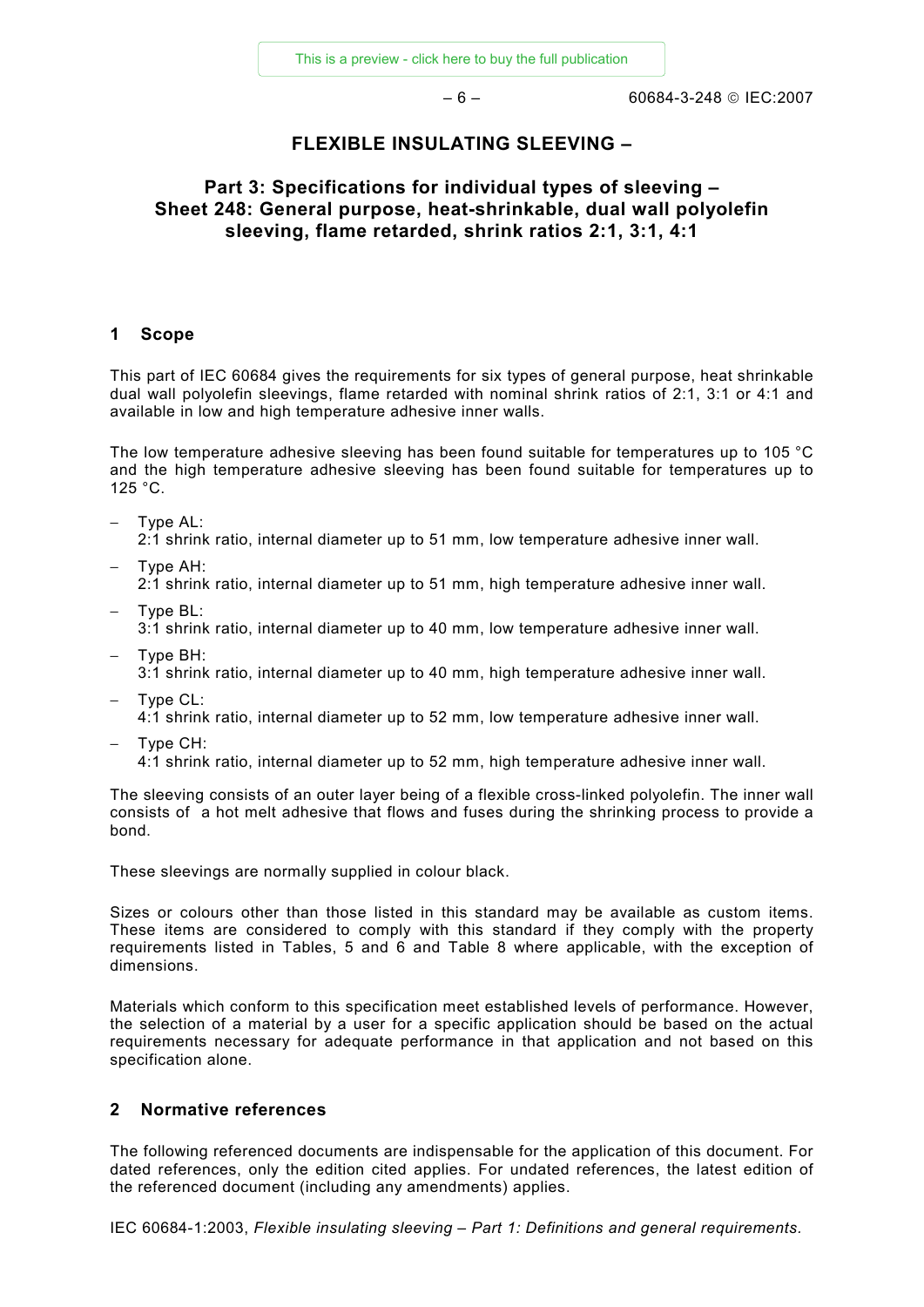<span id="page-6-0"></span>60684-3-248 © IEC:2007 – 7 –

IEC 60684-2:1997, *Flexible insulating sleeving* – *Part 2: Methods of test*[1\)](#page-6-1) Amendment 1 (2003) Amendment 2 (2005)

IEC 60757:1983, *Codes for designation of colours* 

ISO 1817:2005, *Rubber, vulcanized – Determination of the effect of liquids* 

 $\overline{\phantom{a}}$ 

<span id="page-6-1"></span><sup>1)</sup> A consolidated edition 2.1 exists, including IEC 60684-2:1997 and its Amendment 1 (2003).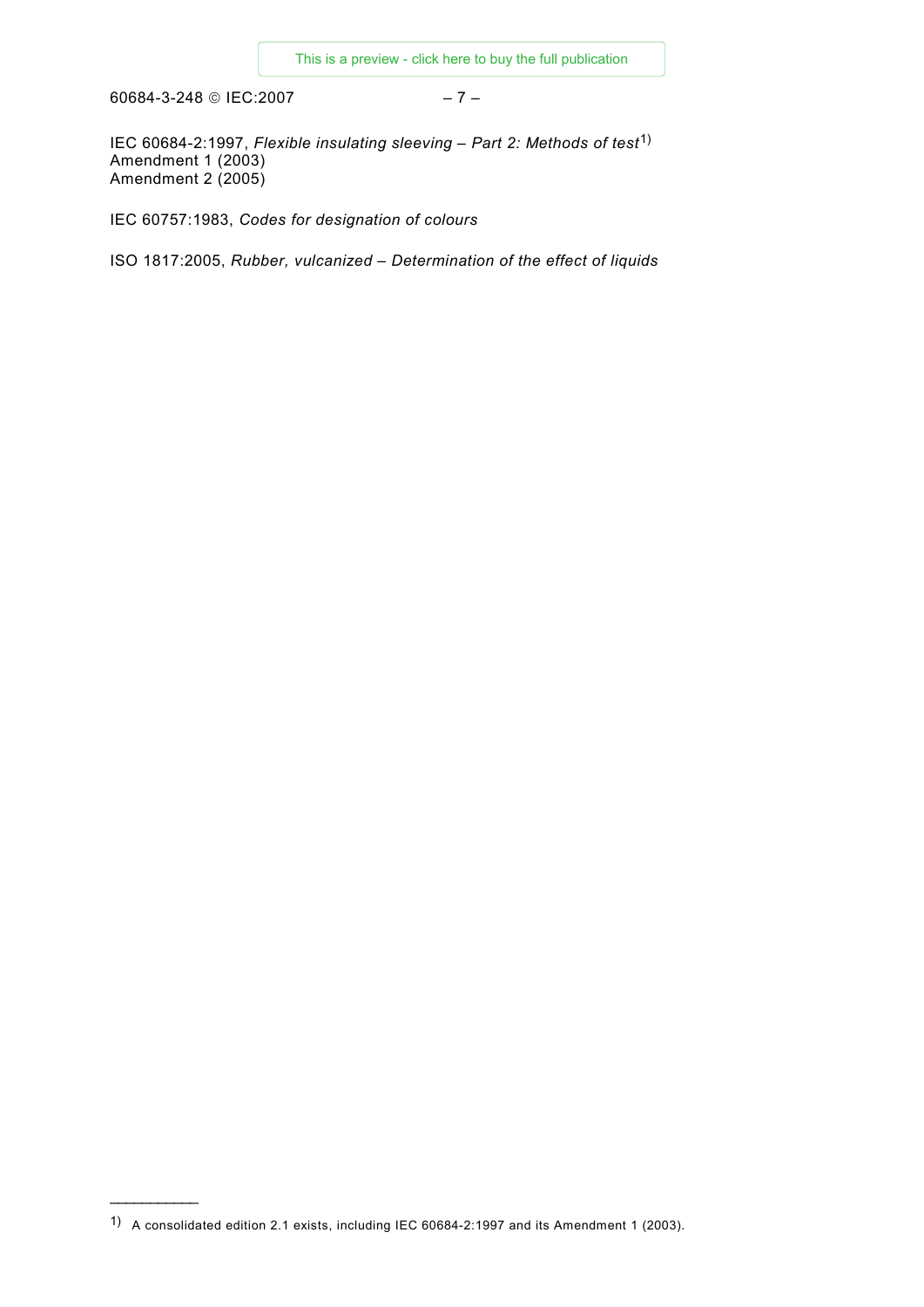– 14 – 60684-3-248 © CEI:2007

#### SOMMAIRE

| $\mathbf{3}$   |  |  |  |  |
|----------------|--|--|--|--|
|                |  |  |  |  |
| 5 <sup>1</sup> |  |  |  |  |
| 6.             |  |  |  |  |
|                |  |  |  |  |
|                |  |  |  |  |

Figure 1 – Assemblage pour essai de performances à températures élevées........................ 20

| Tableau 1 – Dimensions du mandrin étagé pour l'essai de performance à températures |  |
|------------------------------------------------------------------------------------|--|
|                                                                                    |  |
|                                                                                    |  |
|                                                                                    |  |
|                                                                                    |  |
|                                                                                    |  |
|                                                                                    |  |
|                                                                                    |  |
|                                                                                    |  |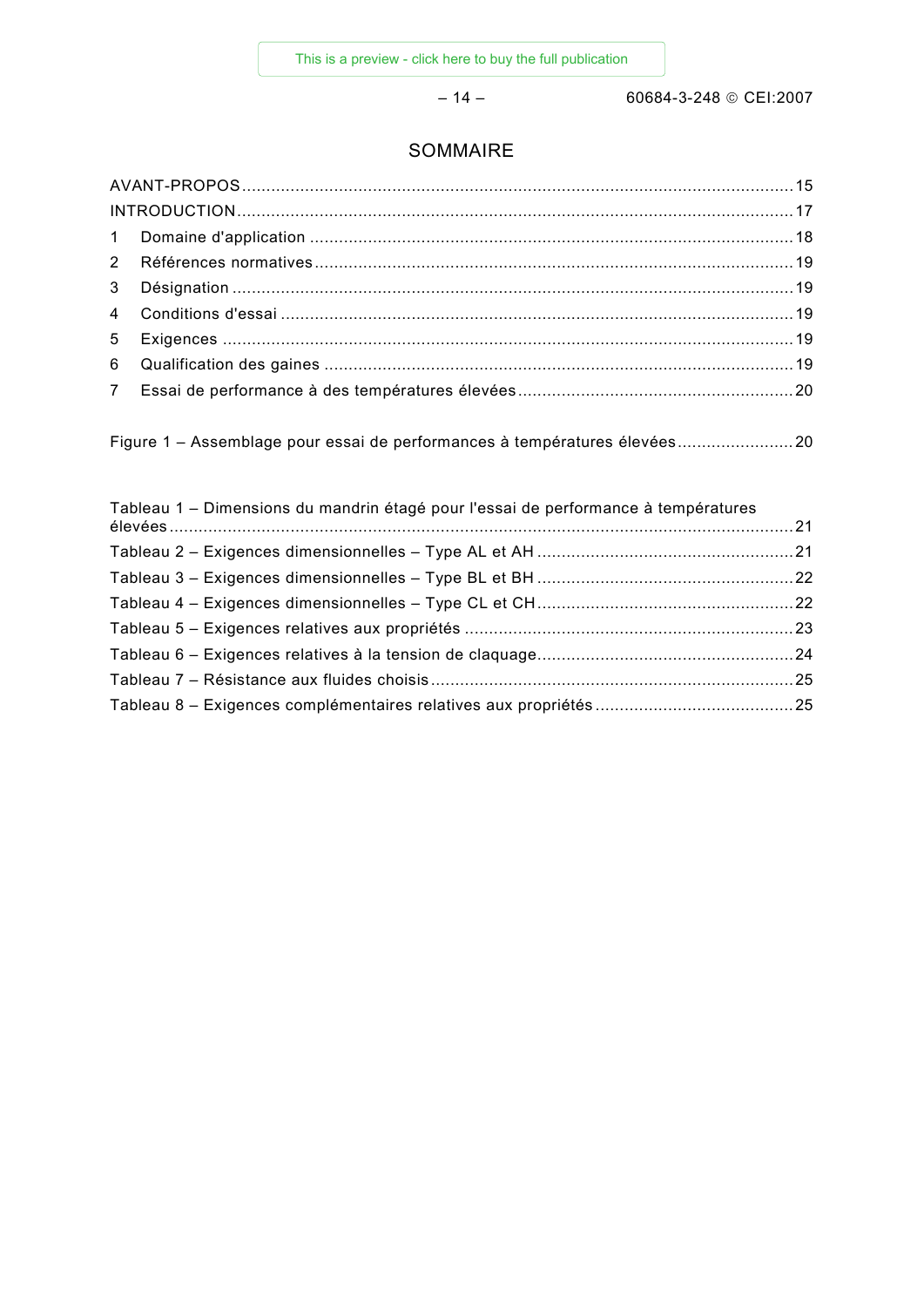<span id="page-8-0"></span>60684-3-248 © CEI:2007 – 15 –

#### COMMISSION ÉLECTROTECHNIQUE INTERNATIONALE  $\frac{1}{2}$  ,  $\frac{1}{2}$  ,  $\frac{1}{2}$  ,  $\frac{1}{2}$  ,  $\frac{1}{2}$  ,  $\frac{1}{2}$

#### **GAINES ISOLANTES SOUPLES –**

#### **Partie 3: Spécifications pour types particuliers de gaines – Feuille 248: Gaines à usage général, thermorétractables, en polyoléfine, à double paroi, retardées à la flamme, avec des rapports de rétreint de 2:1, 3:1 et 4:1**

#### AVANT-PROPOS

- 1) La Commission Electrotechnique Internationale (CEI) est une organisation mondiale de normalisation composée de l'ensemble des comités électrotechniques nationaux (Comités nationaux de la CEI). La CEI a pour objet de favoriser la coopération internationale pour toutes les questions de normalisation dans les domaines de l'électricité et de l'électronique. A cet effet, la CEI – entre autres activités – publie des Normes internationales, des Spécifications techniques, des Rapports techniques, des Spécifications accessibles au public (PAS) et des Guides (ci-après dénommés "Publication(s) de la CEI"). Leur élaboration est confiée à des comités d'études, aux travaux desquels tout Comité national intéressé par le sujet traité peut participer. Les organisations internationales, gouvernementales et non gouvernementales, en liaison avec la CEI, participent également aux travaux. La CEI collabore étroitement avec l'Organisation Internationale de Normalisation (ISO), selon des conditions fixées par accord entre les deux organisations.
- 2) Les décisions ou accords officiels de la CEI concernant les questions techniques représentent, dans la mesure du possible, un accord international sur les sujets étudiés, étant donné que les Comités nationaux de la CEI intéressés sont représentés dans chaque comité d'études.
- 3) Les Publications de la CEI se présentent sous la forme de recommandations internationales et sont agréées comme telles par les Comités nationaux de la CEI. Tous les efforts raisonnables sont entrepris afin que la CEI s'assure de l'exactitude du contenu technique de ses publications; la CEI ne peut pas être tenue responsable de l'éventuelle mauvaise utilisation ou interprétation qui en est faite par un quelconque utilisateur final.
- 4) Dans le but d'encourager l'uniformité internationale, les Comités nationaux de la CEI s'engagent, dans toute la mesure possible, à appliquer de façon transparente les Publications de la CEI dans leurs publications nationales et régionales. Toutes divergences entre toutes Publications de la CEI et toutes publications nationales ou régionales correspondantes doivent être indiquées en termes clairs dans ces dernières.
- 5) La CEI n'a prévu aucune procédure de marquage valant indication d'approbation et n'engage pas sa responsabilité pour les équipements déclarés conformes à une de ses Publications.
- 6) Tous les utilisateurs doivent s'assurer qu'ils sont en possession de la dernière édition de cette publication.
- 7) Aucune responsabilité ne doit être imputée à la CEI, à ses administrateurs, employés, auxiliaires ou mandataires, y compris ses experts particuliers et les membres de ses comités d'études et des Comités nationaux de la CEI, pour tout préjudice causé en cas de dommages corporels et matériels, ou de tout autre dommage de quelque nature que ce soit, directe ou indirecte, ou pour supporter les coûts (y compris les frais de justice) et les dépenses découlant de la publication ou de l'utilisation de cette Publication de la CEI ou de toute autre Publication de la CEI, ou au crédit qui lui est accordé.
- 8) L'attention est attirée sur les références normatives citées dans cette publication. L'utilisation de publications référencées est obligatoire pour une application correcte de la présente publication.
- 9) L'attention est attirée sur le fait que certains des éléments de la présente Publication de la CEI peuvent faire l'objet de droits de propriété intellectuelle ou de droits analogues. La CEI ne saurait être tenue pour responsable de ne pas avoir identifié de tels droits de propriété et de ne pas avoir signalé leur existence.

La Norme internationale CEI 60684-3-248 a été établie par le comité d'études 15 de la CEI: Matériaux isolants électriques solides.

La présente version bilingue, publiée en 2009-06, correspond à la version anglaise.

Le texte anglais de cette norme est issu des documents 15/359/FDIS et 15/372/RVD.

Le rapport de vote 15/372/RVD donne toute information sur le vote ayant abouti à l'approbation de cette norme.

La version française de cette norme n'a pas été soumise au vote.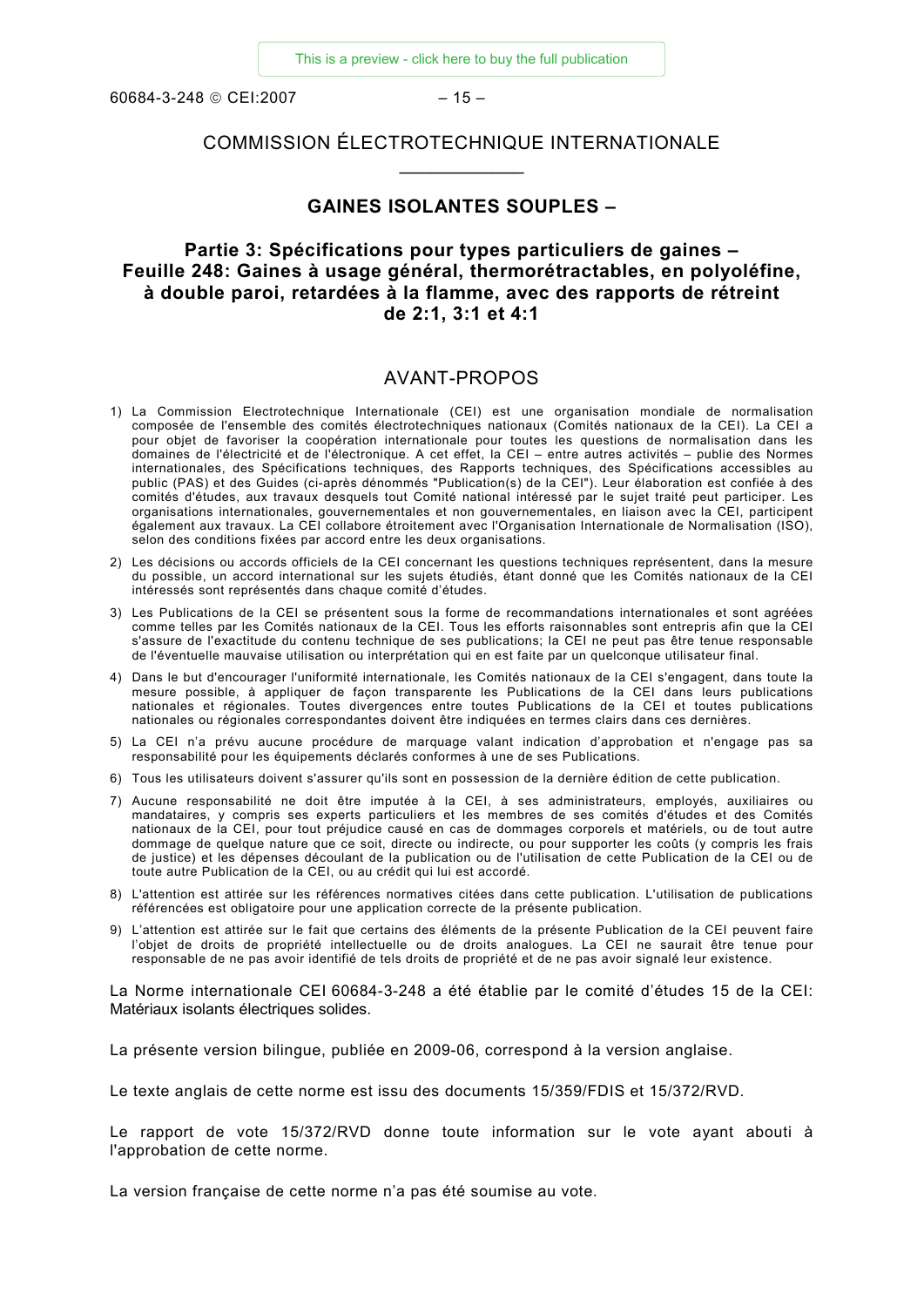– 16 – 60684-3-248 © CEI:2007

Cette publication a été rédigée selon les Directives ISO/CEI, Partie 2.

Une liste de toutes les parties de la série CEI 60684, publiée sous le titre général *Gaines isolantes souples*, est disponible sur le site web de la CEI.

Le comité a décidé que le contenu de cette publication ne sera pas modifié avant la date de maintenance indiquée sur le site web de la CEI sous "http://webstore.iec.ch" dans les données relatives à la publication recherchée. A cette date, la publication sera

- reconduite,
- supprimée,
- remplacée par une édition révisée, ou
- amendée.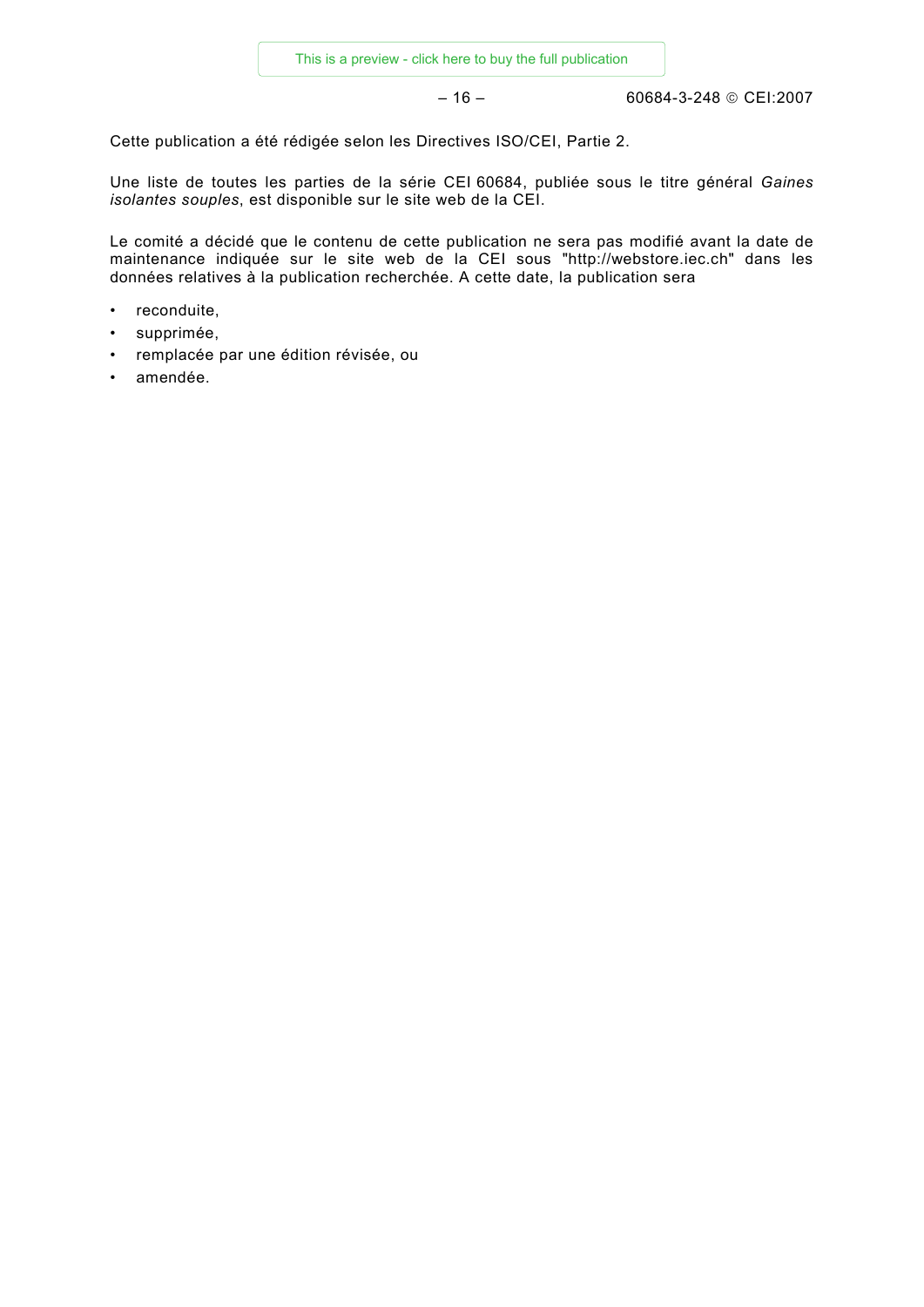<span id="page-10-0"></span>60684-3-248 © CEI:2007 – 17 –

#### INTRODUCTION

La présente Norme internationale fait partie d'une série traitant des gaines isolantes souples à usages électriques.

Cette série est constituée de trois parties:

- Partie 1: Définitions et exigences générales (CEI 60684-1)
- Partie 2: Méthodes d'essai (CEI 60684-2)
- Partie 3: Spécifications pour types particuliers de gaines (CEI 60684-3)

Cette norme comprend une des feuilles de la partie 3, comme suit:

Feuille 248: Gaines à usage général, thermorétractables, en polyoléfine, à double paroi, retardées à la flamme, avec des rapports de rétreint de 2:1, 3:1 et 4:1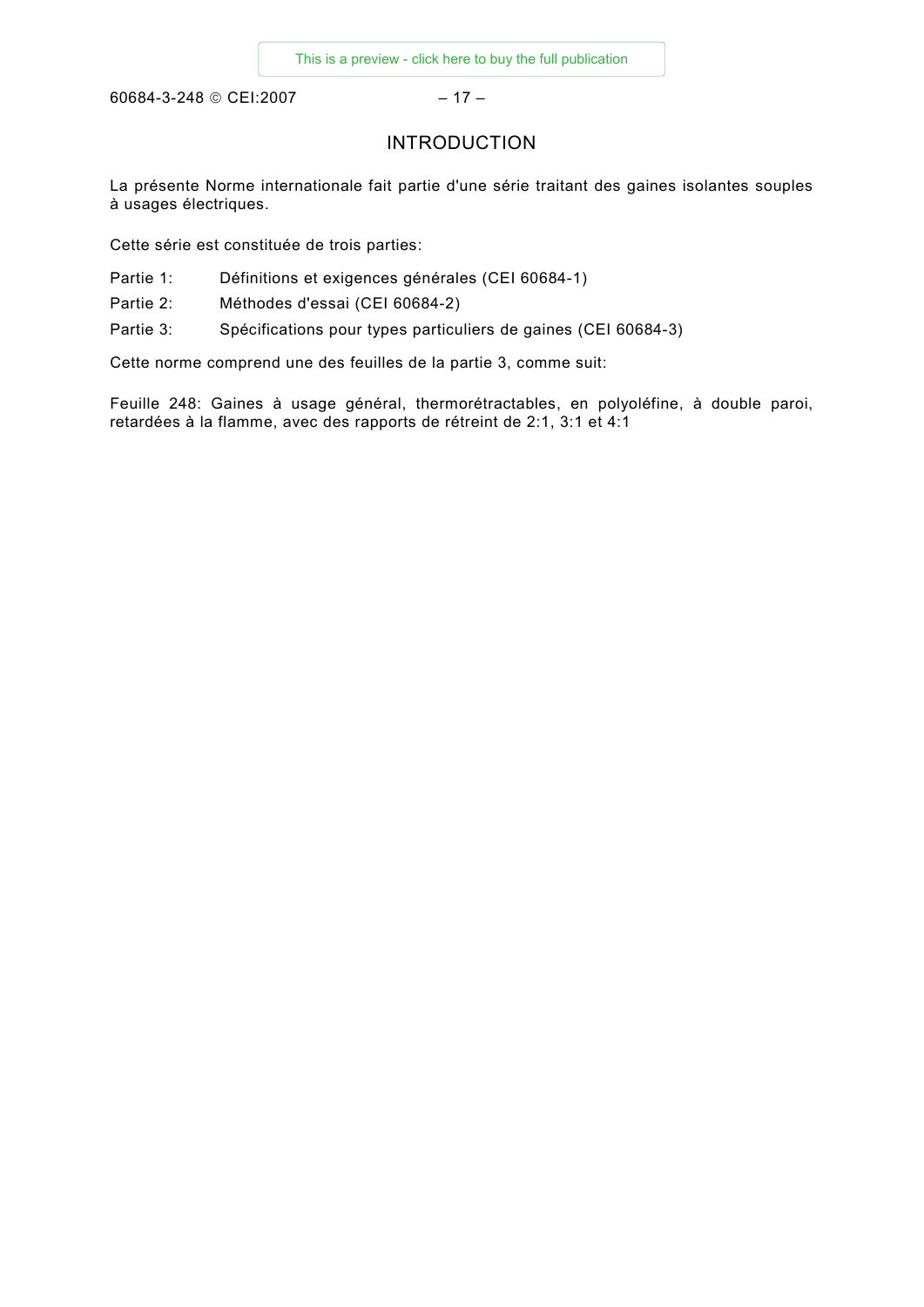– 18 – 60684-3-248 © CEI:2007

#### **GAINES ISOLANTES SOUPLES –**

#### <span id="page-11-0"></span>**Partie 3: Spécifications pour types particuliers de gaines – Feuille 248: Gaines à usage général, thermorétractables, en polyoléfine, à double paroi, retardées à la flamme, avec des rapports de rétreint de 2:1, 3:1 et 4:1**

#### **1 Domaine d'application**

La présente partie de la CEI 60684 définit les exigences relatives à six types de gaines à usage général, thermorétractables, en polyoléfine, à double paroi, retardées à la flamme avec des rapports de rétreint de 2:1, 3:1 ou 4:1 et disponibles en parois internes adhésives à basse et haute températures.

La gaine adhésive à basse température est considérée comme adaptée jusqu'à une température de 105 °C et la gaine adhésive à haute température est considérée comme adaptée jusqu'à une température de 125 °C.

− Type AL:

paroi interne adhésive pour faible température, diamètre intérieur de 51 mm max., rapport de rétreint de 2:1.

- − Type AH: paroi interne adhésive pour haute température, diamètre intérieur de 51 mm max., rapport de rétreint de 2:1.
- − Type BL:

paroi interne adhésive pour faible température, diamètre intérieur de 40 mm max., rapport de rétreint de 3:1.

− Type BH:

paroi interne adhésive pour haute température, diamètre intérieur de 40 mm max., rapport de rétreint de 3:1.

- − Type CL: paroi interne adhésive pour faible température, diamètre intérieur de 52 mm max., rapport de rétreint de 4:1.
- − Type CH: paroi interne adhésive pour haute température, diamètre intérieur de 52 mm max., rapport de rétreint de 4:1.

Ces gaines sont composées d'une couche extérieure fabriquée en polyoléfine réticulée souple. La paroi interne est composée de colle thermofusible qui coule et fond pendant le processus de retrait afin de former un agglutinant.

Ces gaines sont généralement fabriquées en couleur noire.

D'autres dimensions et d'autres couleurs que celles indiquées dans cette norme peuvent être disponibles en tant qu'articles spéciaux. Ces articles sont considérés comme conformes à la présente norme s'ils satisfont aux exigences relatives aux propriétés indiquées dans les Tableaux 5, 6 et 8, le cas échéant, à l'exception des dimensions.

Les matériaux conformes à cette spécification satisfont à des niveaux établis de performance. Cependant, il convient que le choix d'un matériau par un utilisateur, pour une application spécifique, soit fondé sur les exigences réelles nécessaires pour une performance adéquate de cette application, et non pas sur cette seule spécification.